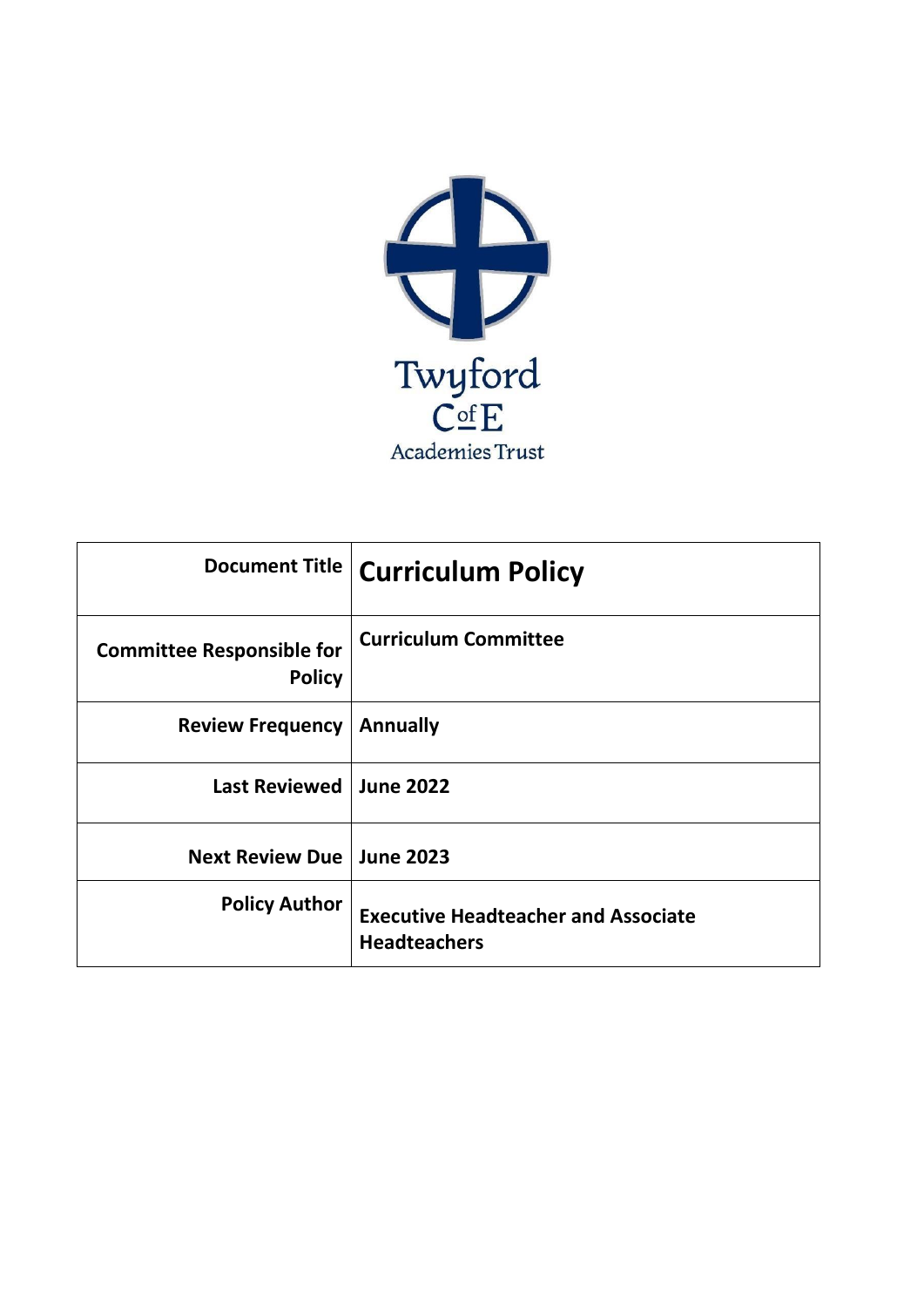## **Assessment of the Impact of a Policy on Equality & Diversity**

| Policy: Curriculum Policy                                                                                                                                                                                                               |                                                                                                                                                                                |  |  |  |  |  |  |  |  |  |  |
|-----------------------------------------------------------------------------------------------------------------------------------------------------------------------------------------------------------------------------------------|--------------------------------------------------------------------------------------------------------------------------------------------------------------------------------|--|--|--|--|--|--|--|--|--|--|
| Impact assessed by:<br>R Lane                                                                                                                                                                                                           | Date: 11/3/2022                                                                                                                                                                |  |  |  |  |  |  |  |  |  |  |
| 1. What is the potential for this policy impacting a person or group with a protected<br>characteristic differently (favourably or unfavourably) from everyone else?                                                                    |                                                                                                                                                                                |  |  |  |  |  |  |  |  |  |  |
| Significant. The curriculum may not present the interests and values of different groups in<br>a balanced way. For example, the History curriculum might ignore Black History or the<br>Music curriculum might ignore female composers. |                                                                                                                                                                                |  |  |  |  |  |  |  |  |  |  |
| 2. How would this be evidenced?                                                                                                                                                                                                         |                                                                                                                                                                                |  |  |  |  |  |  |  |  |  |  |
| subject to rigorous monitoring and scrutiny.                                                                                                                                                                                            | If the curriculum departs from the requirements of national examining bodies which are                                                                                         |  |  |  |  |  |  |  |  |  |  |
| group with a protected characteristic differently from everyone else?<br>No.                                                                                                                                                            | 3. Is there evidence that the operation of the current policy might impact a person or                                                                                         |  |  |  |  |  |  |  |  |  |  |
| 4. If the answer to 3 is 'Yes', please provide details and evidence.                                                                                                                                                                    |                                                                                                                                                                                |  |  |  |  |  |  |  |  |  |  |
|                                                                                                                                                                                                                                         |                                                                                                                                                                                |  |  |  |  |  |  |  |  |  |  |
| 5. How might the new policy change this?                                                                                                                                                                                                |                                                                                                                                                                                |  |  |  |  |  |  |  |  |  |  |
| protected characteristic differently from everyone else?                                                                                                                                                                                | 6. Are there any other changes to the policy which might impact a group with a                                                                                                 |  |  |  |  |  |  |  |  |  |  |
| No.                                                                                                                                                                                                                                     |                                                                                                                                                                                |  |  |  |  |  |  |  |  |  |  |
| 7. If the answer to 6 is 'Yes', please provide details and evidence.                                                                                                                                                                    |                                                                                                                                                                                |  |  |  |  |  |  |  |  |  |  |
| Pass                                                                                                                                                                                                                                    | 8. Policies are required to reduce or eliminate inequality and disadvantage and promote<br>diversity. Does this assessment indicate that the Policy passes or fails this test? |  |  |  |  |  |  |  |  |  |  |
|                                                                                                                                                                                                                                         |                                                                                                                                                                                |  |  |  |  |  |  |  |  |  |  |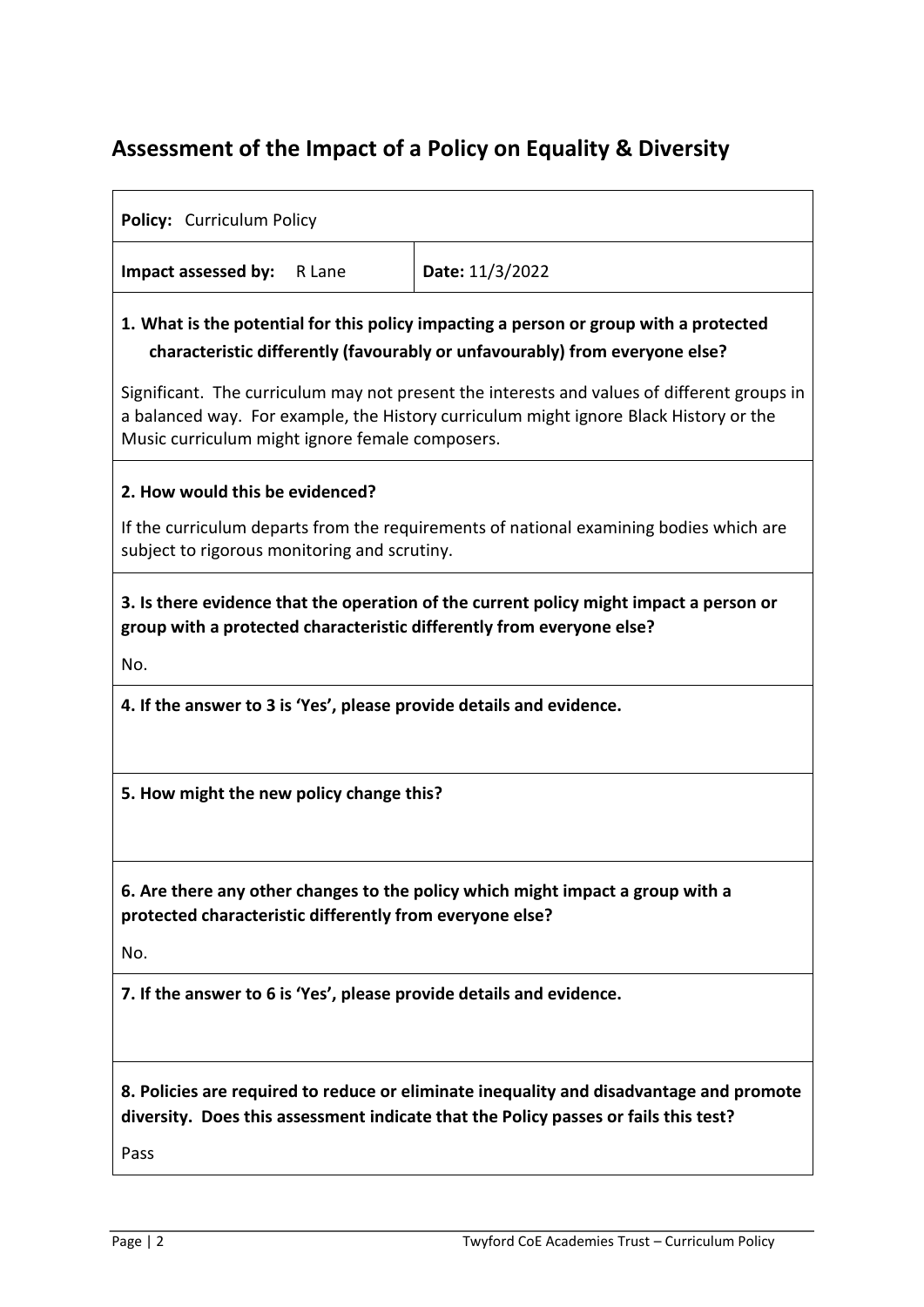# **Curriculum Policy**

#### **Policy Statement**

It is the Trust's aim to provide pupils with a curriculum which, to the greatest extent possible, reflects the ethos and values of the Trust and a number of design principles. These values and design principles are described in detail below. The Trust's financial, staffing and other resources are limited so to realise this aim these resources have to be used efficiently. Trade-offs are sometimes necessary in the realisation of this policy aim particularly around efficient deployment of specialist staff and ensuring average class size targets are met. The Trust's Efficiency Strategy targets average class sizes exceeding 25 for Key Stage 3, 20 for Key Stage 4 and 16 for Key Stage 5.

#### **Trust Values**

The school ethos, which is captured in our 10:10 ethic, emphasises a belief in the capacity of students to do and be good. This ethos is built on the premise that that all students should become aware of their own abilities and aptitudes and use these effectively. They should be disciplined in improving their skills and should be encouraged to stretch. In doing this they should gain a positive sense of their own gifts and how they can develop and apply them. The construction of the school curriculum makes a major contribution to the ethos of the school ensuring there is academic challenge for all students, irrespective of their starting points or backgrounds. The Trust expectation is that students will be stretched through the formal taught curriculum (which will include academic and applied opportunities), the pastoral curriculum and through the wider curriculum (e.g. extra-curricular activities, extension opportunities and via the spiritual life of the school community).

The curriculum policy defines the principles of how the curriculum is designed in Trust schools *Please also see links to the Trust policies on SMSC and on Assessment* 

#### **Definitions**

**Curriculum:** In this document, curriculum is used to mean 'What is taught' and refers to both knowledge and skills (both subject specific and generic). The Twyford Trust curriculum is designed deliberately to be both knowledge rich and skills focused. It has also been designed to achieve strong continuity through Years 7 – 13. Skills are explicitly taught and practiced within a subject context rather than as a separate exercise. Generic skills of literacy and retention/retrieval are consciously reinforced across the curriculum. For some students additional literacy classes are run, in order to ensure access to the curriculum.

**Curriculum Model:** This term is used to refer to the overall arrangement of the curriculum for each year group including the amount of time allocated to each subject, the range of options subjects at GCSE and A-level and the levels of differentiation.

**Curriculum Intent:** Each subject has a clear statement of its overall intent. This also summarises subject specific skills/categories of knowledge and how these are grouped into assessment objectives. The statement of intent is common for each subject across the Trust and is expected to remain relatively stable from one year to the next.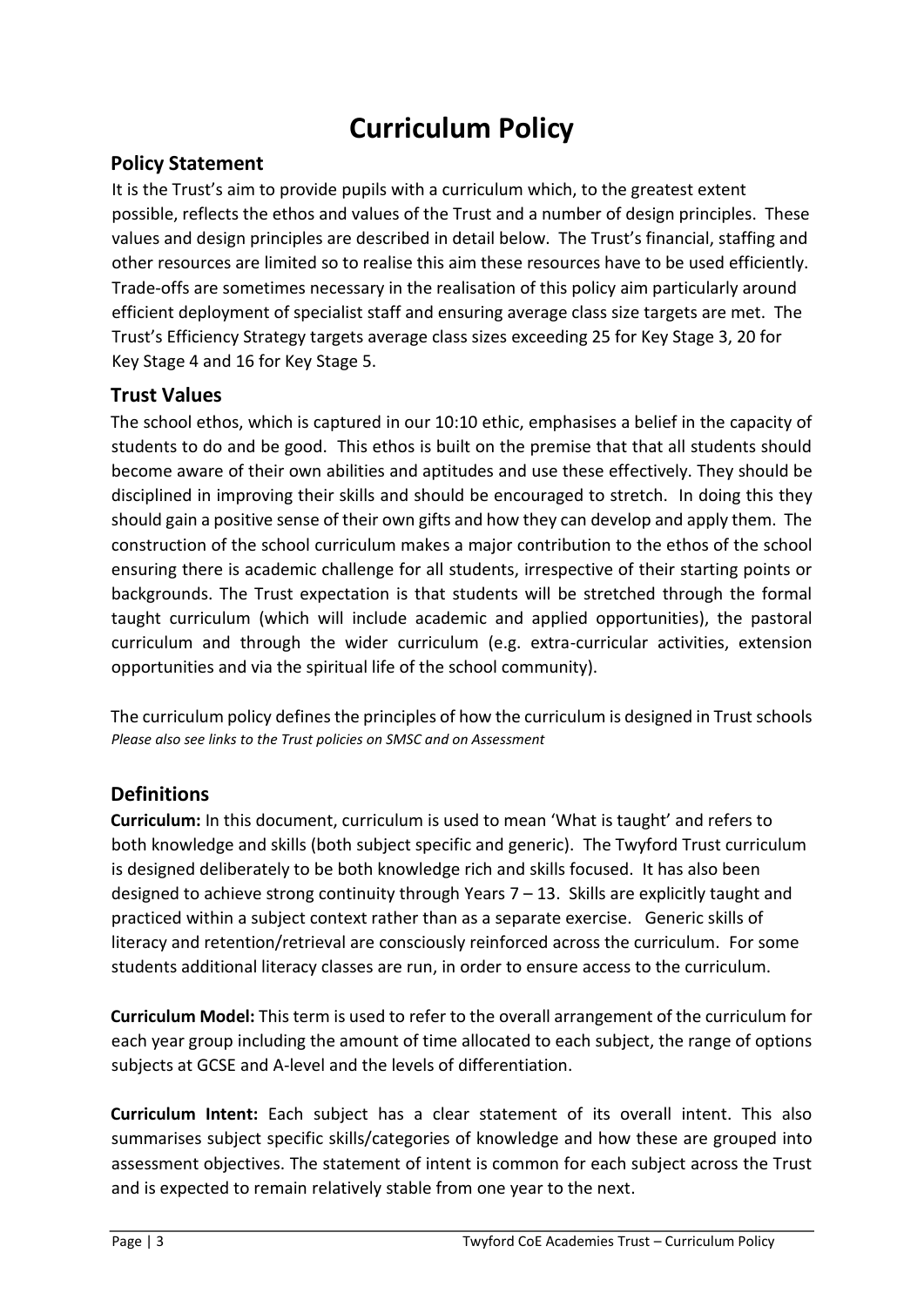**Curriculum Implementation**: Each subject has a clear content and skills map, which shows how these elements have been selected and sequenced. This may vary slightly from one institution to the next, for example where specific modules/texts are chosen from within a single exam syllabus). The curriculum implementation is reviewed annually in the light of teacher feedback, the outcomes achieved in external examinations and syllabus changes.

Curriculum Impact: The impact of the curriculum is measured through effective in-year assessment as well as summatively in external exams. Robust formative assessment has been integrated into the curriculum, with formal examinations twice a year and less formal teacher assessments, assessed homework and in-class assessment for learning, allowing staff and students to judge what has been learnt. The content and marking of school examinations are consistent across the Trust and there is moderation of additional teacher assessments. These processes enable comparisons to be made across the Trust of the impact of the curriculum implementation in each school and how far it delivers the subject intent. A common grading system is used in formal teacher assessments and examinations and this allows staff, students and parents to see the pace of a student's progress from Years  $7 - 11$  as well as informing options choices for Year 10 and Year 12 respectively.

(See linked Documents: Appendix 1 for sample overview document)

#### **Principles: A Stretch Curriculum in a Comprehensive Context**

The curriculum has been defined in order to cater for the wide range of abilities at the school. To ensure all students are stretched – irrespective of their starting points, the curriculum is differentiated into three broad bands so that they are positioned to make informed decisions on pursuing a curriculum pathway which is suited to their own particular gifts from the start of Year 10 and then narrowing this focus further at post-16. In Years 7 - 8, the focus is on giving students very strong foundations in core subjects and ensuring the national curriculum coverage is secure. In Year 9, students consolidate their learning in EBAC subjects and RE as well as increasing their level of engagement with subjects which they may wish to specialise in further at Year 9 and beyond (this includes creative/performing arts and computing / computer aided design).

The principles of the Trust curriculum are:

- It has a strong core which focuses on acquisition of strong skills in facilitating subjects
- It is content rich
- It is differentiated to provide stretch and challenge for all students using a 3-level approach
- It encompasses wider learning and independent learning, spiritual, moral, social and cultural education as well as classroom based lessons
- It equips students of all back grounds with robust cultural, social, moral, spiritual and intellectual capital
- It makes demands of and trains students in the capacity to memorise effectively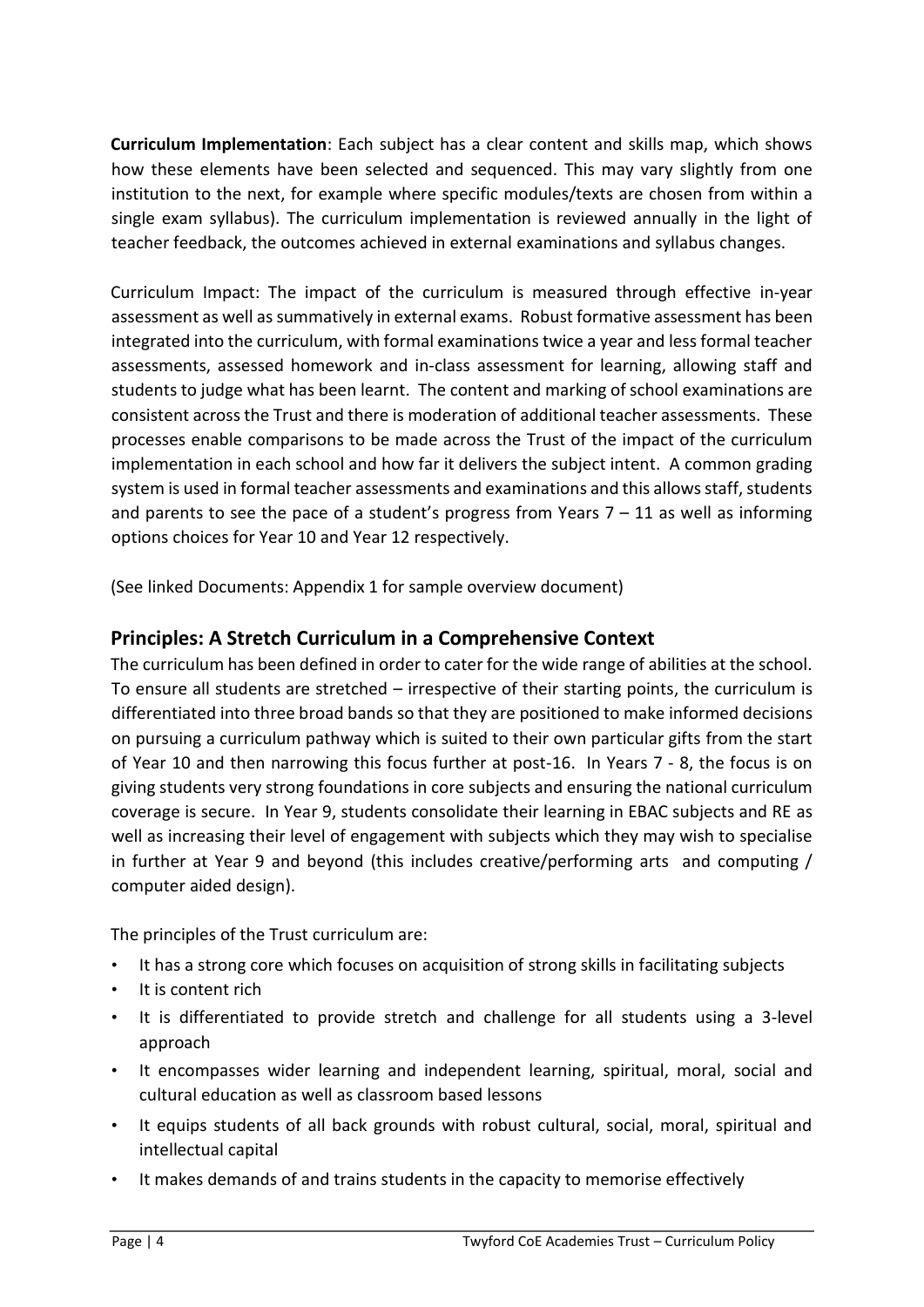- It develops literacy from simple accuracy to higher order expression of ideas/ evaluation of concepts
- The Curriculum Model is designed to ensure progression from Year 7 to Year 13
- The curriculum itself is progressive both knowledge and skills are built sequentially from one lesson/unit/year to the next
- It is precisely defined and makes demands on students to achieve strong intellectual disciplines, which are transferable
- Students learn to transfer their learning of both skills and content to unfamiliar contexts
- All Trust schools share the same curriculum intent (e.g. skills covered and progression rates) however the implementation and curriculum model may vary slightly between schools in light of school/departmental/student specialisms (e.g. the choice of texts within English/differentiated range of PE or of Music courses/specific MFL languages offered)
- The Trust post-16 curriculum model has been designed to serve the needs of the whole Trust and students have the opportunity to move school for Year 12 in order to pursue a particular specialist course/pathway post-16
- Transparency/clarity of the curriculum and attainment to students and parents is central to strong CIAG and support for students making decisions about onward progression

### **The Core Curriculum**

All students study English, Maths, Science and RE from Years  $7 - 11$  as compulsory subjects. This ensures students have a solid core of skills and knowledge, which will enable them to progress in a range of directions. Languages and Humanities also form part of the core. All students study two Humanities (History and Geography) from Year 7 - 9 and a large number of students study two languages in Year 8, to give a range of options further up the school. At least one modern foreign language is studied by all but a very small minority of students to the end of Year 9. From Year 10 all students are strongly encouraged to continue with at least one modern foreign language and either History or Geography for GCSE and a large majority of students do so. Creative and applied subjects are also available – though the school, however none of the sites are equipped with DT labs and therefore the curriculum covers the teaching of Design processes within the range of Art courses offered as GCSE options in Graphics and Computer aided Design at individual school sites. Availability is dependent on uptake. Emphasis is placed on Music, which is a Trust specialism, and on Creative Technologies (applications of ICT and Computing) as well as Art, Drama and PE. Curriculum time is broadly split as 60% EBAC subjects (Maths, English, Science, Humanities and languages), 15% RE and SMSC, 25% applied and creative subjects (Art, Drama, Music, Singing and PE). From 2020 the Trust is piloting a Year 9-11 Digital Curriculum in order to ensure all students have an accredited certification with currency in the workplace.

#### **Coverage and uptake**

The curriculum described above is designed to be broad with a high emphasis on facilitating subjects as these provide solid knowledge and skills base. These will most effectively 'open doors' in terms of further progression. At every level, there is a consistent emphasis on Literacy and Cognition (ranging from accuracy and clarity of understanding/expression to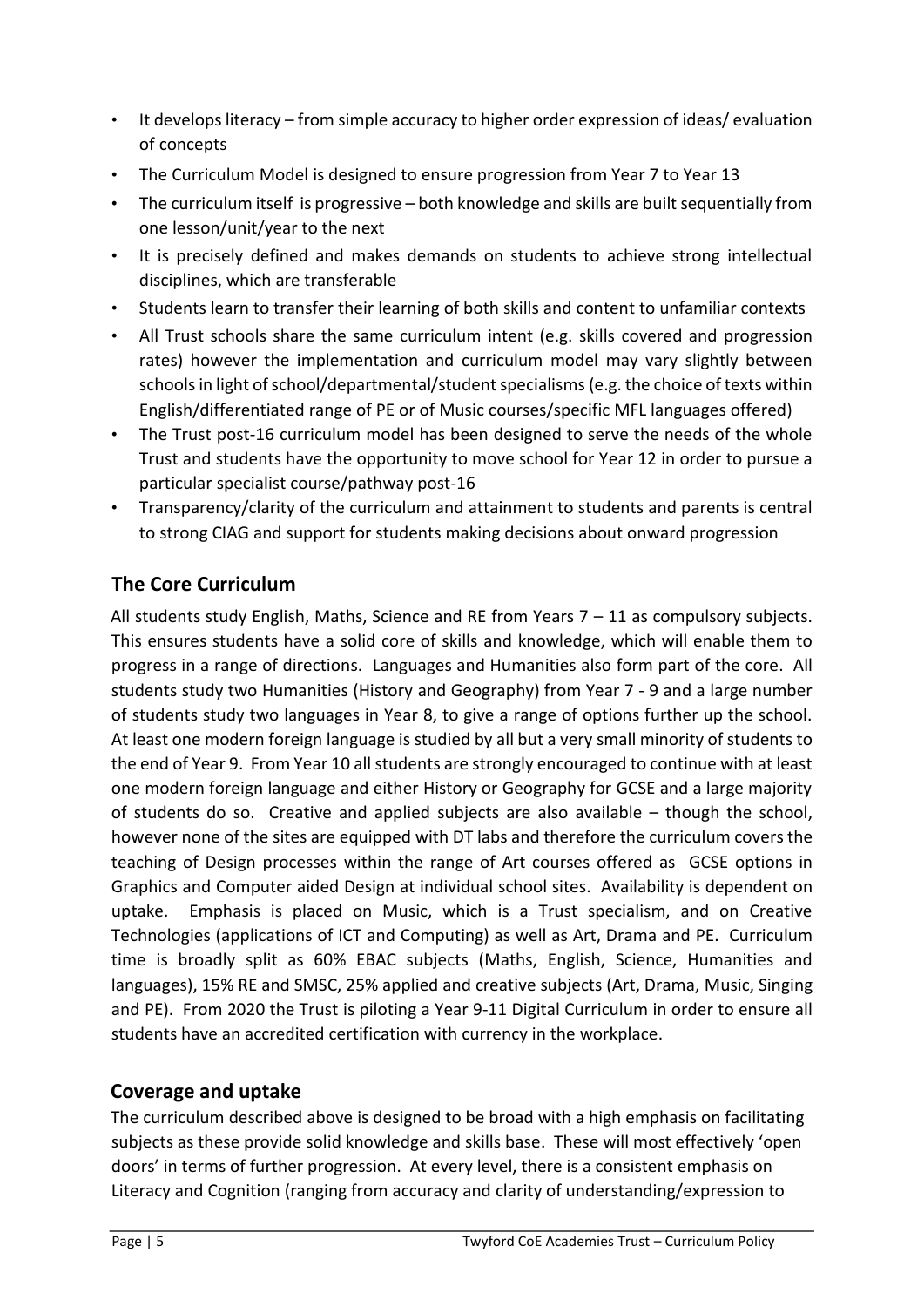high-level technical explanation and sophisticated argument). Consistent approaches are taken across the curriculum to develop knowledge recall and retention.

95% of students are expected to follow a formal EBAC curriculum (minimum: English Literature and Language, Maths, Double Science, History or Geography and one MFL) in Year 7 -8, 85% from Year 9 with 80% continuing in Years 10-11.

Art /Computing /Music/Drama are optional subjects available in all schools.

#### **RE**

RE is compulsory as an exam subject to GCSE for all students and all students follow a full programme of RE and/or Ethics from Year 7. The schools' pastoral programme also makes overt reference to Christian scripture as well as to core concepts within other world faiths. This supplements the religious understanding of students at the school.

#### **3-level Differentiation and pathways…**

The Trust strategy in designing the curriculum is to ensure there is no compromise at the upper and lower end of the spectrum of student needs. To this end, we have devised a 3 band curriculum referred to as Advanced, Higher and Core. The **Advanced curriculum** is defined by the requirements of Russell group + university entry (e.g. students following it might aspire to A-Level grades AAB or above including at least 2 'facilitating subjects' when they reach Year 13).

The **Higher curriculum** has a conventional academic framework of English, Maths, Double Science, RE with History or Geography and/or one Modern Foreign Language and is designed to ensure students gain grade 4/5 or above in an appropriate range of GCSE subjects. Students who are successful in the **Higher curriculum** are also likely to move on to Level 3 (A-Level or BTEC courses) post 16.

The **Core curriculum** is designed to ensure acquisition of sound basic skills (e.g. a GCSE pass in English and Maths plus a package of no less than 6 other GCSE passes). Two of the Trust schools have Additionally Resourced Provision (e.g. ARPs) and it has been important to refine the Core programme to support students who are at the borderline of accessing mainstream provision. A 'Nurture Curriculum' has therefore been developed with a strong emphasis on basic literacy, numeracy and life skills for these students. Where possible, there is integration into the mainstream, however a number of specialised support classes are also run which are targeted at individual special needs.

A second assumption of the Trust curriculum design is that students should be able to move from one curriculum band to another according to progress made.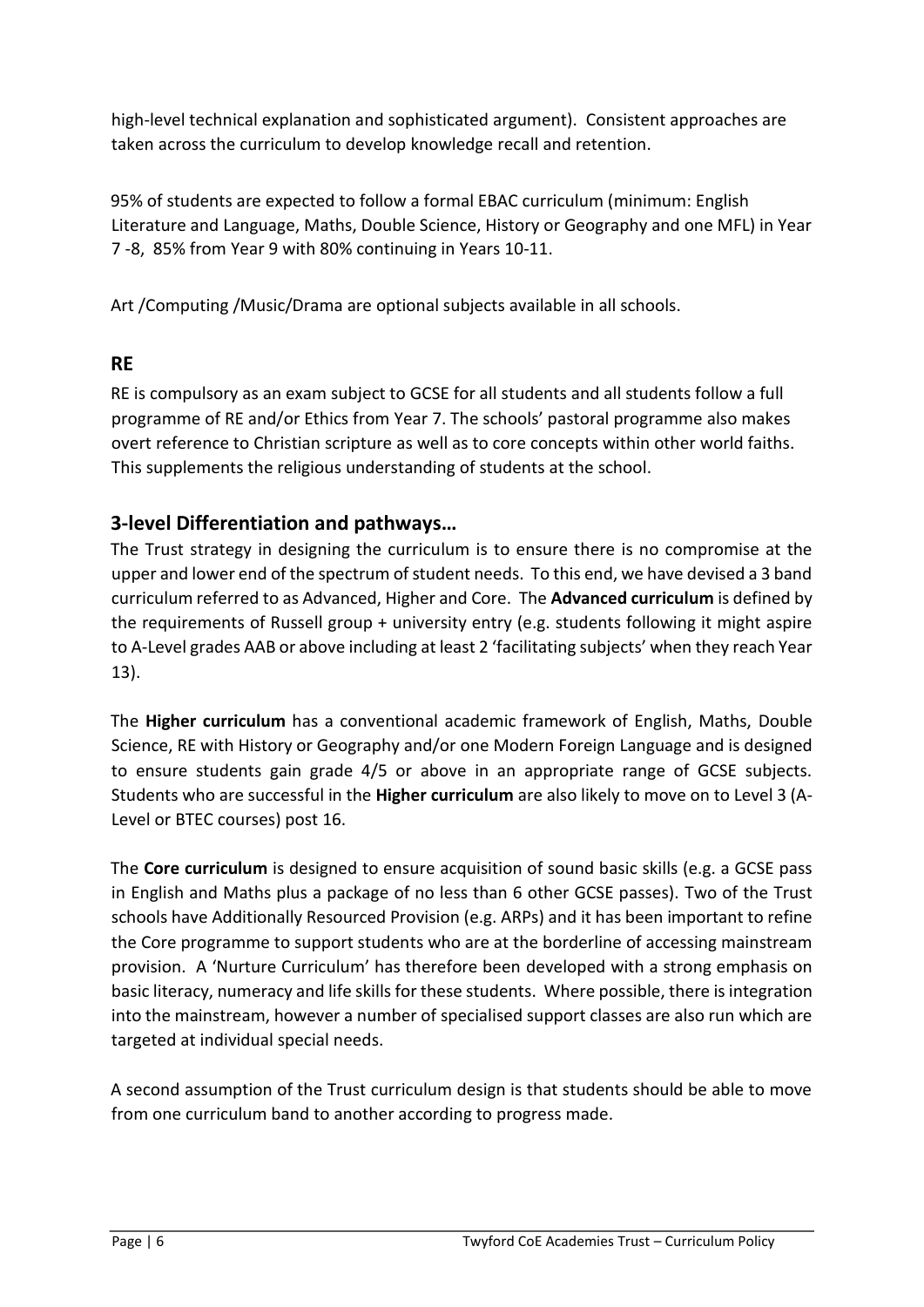- The **Core curriculum** in Years 7 8 targets literacy and numeracy support at students (usually defined as reading ages below 10), in order to move as many students onto higher programmes by the end of Year 8 as possible.
- Equally, the strong academic framework of the higher programmes will enable students who make outstanding progress in Years 10 - 11 to move onto a wider range of advanced courses post 16.
- Year 9 is seen as a transition year towards GCSEs in which all students start GCSE style learning. Students make initial options choices in creative and practical subjects at the end of Year 8 in order to go into greater depth in Year 9 and to be able to discern which subjects they are likely to want to study at GCSE. All students take core RE and PE as well as a full tutor time programme of PSHE.

#### **Progression and Pace**

The Trust curriculum has been consciously created to give continuity from Year 7 - 13. Common assessment objectives are used throughout the delivery in a subject starting from Year 7. The banding of the curriculum allows teachers to ensure students make strong progress from their individual starting points. The pace of the curriculum should allow all students to attain well above national levels of expected progress between Year 7 - 11. The schools uses a numerical grading system, which aligns with GCSE grades in the upper school. The progression rate is shown below.

|                | <b>KS2 Entry grade</b> | Yr <sub>7</sub> | Yr8   | Yr 9           | <b>Yr 10</b>   | <b>Yr 11</b> |
|----------------|------------------------|-----------------|-------|----------------|----------------|--------------|
| Advanced +     | 118-120                | $6-$            | $6+$  | 7              | $8-$           | $8+$         |
| Advanced       | 116-117                | $5+$            | 6     | $7-$           | $7+$           | 8            |
|                | 111-115                | 5               | $6-$  | $6+$           | 7              | $8-$         |
|                | 109-110                | $5-$            | $5+$  | 6              | $7-$           | $7+$         |
|                | 107-108                | 4               | $5-$  | $5+$           | 6              | $7-$         |
| Higher         | 105-106                | 4-              | $4+$  | 5              | $6-$           | $6+$         |
|                | 103-104                | $3+$            | 4     | $5-$           | $5+$           | 6            |
|                | 102                    | 3               | 4-    | $4+$           | 5              | $6-$         |
|                | 100-101                | $3-$            | $3+$  | 4              | $5-$           | $5+$         |
|                | 99                     | $2+$            | 3     | 4-             | $4+$           | 5            |
|                | 95-98                  | $2 -$           | $2+$  | 3              | 4-             | $4+$         |
| Core           | 92-94                  | $1+$            | $2 -$ | $2+$           | $\overline{3}$ | $4-$         |
|                | 89-91                  | $\mathbf{1}$    | $2 -$ | $\overline{2}$ | $3 -$          | $3+$         |
| <b>Nurture</b> | 85-88                  | $1 -$           | $1+$  | $\overline{2}$ | $2+$           | 3            |

#### **Trust progression chart:**

There is a high overlap between the curriculum coverage in the lower sets following the **Advanced course** and the top sets in the **Higher course**. This will allow students to transfer from one curriculum band to the other in any one subject. Teachers are also aware that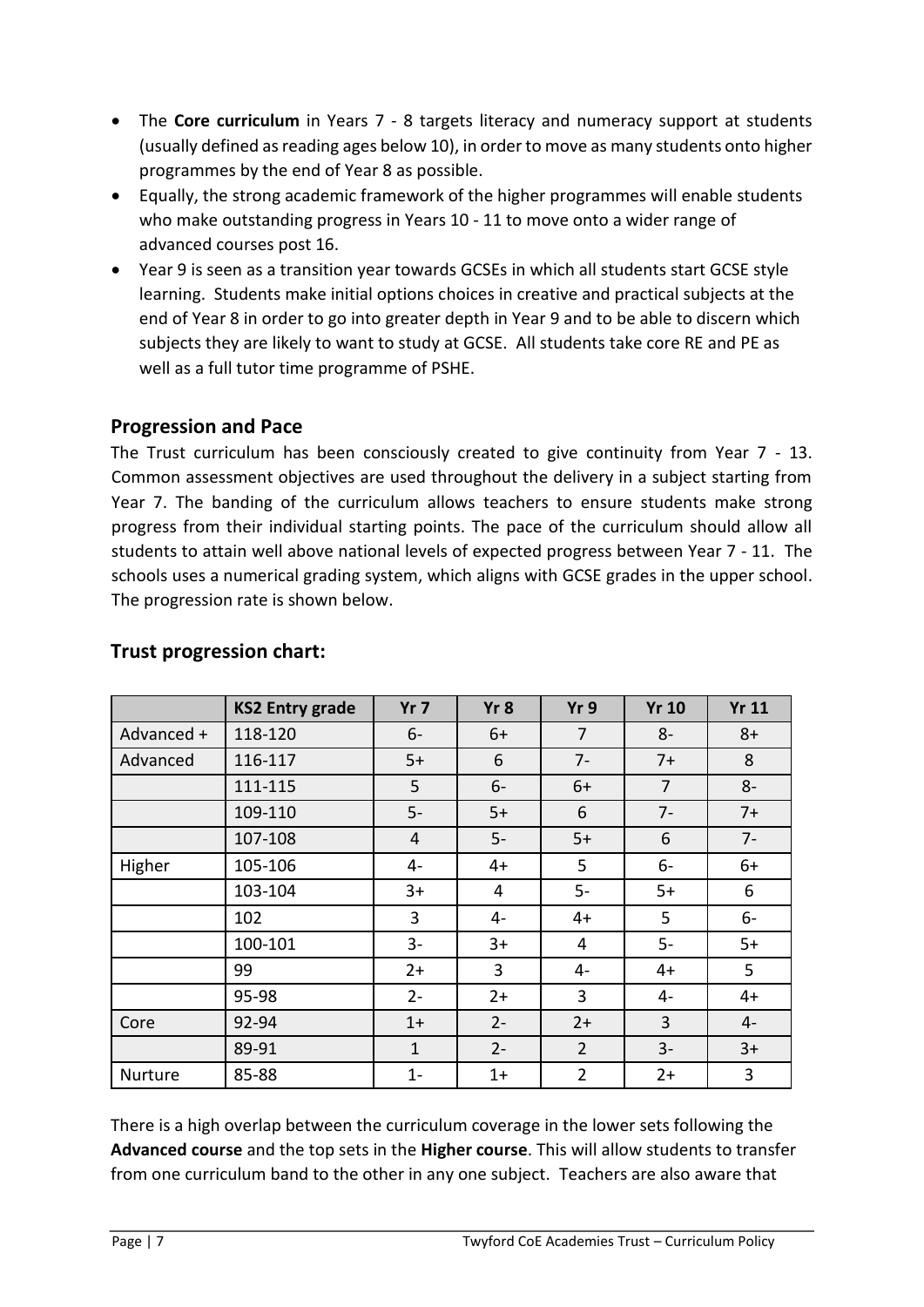students at the higher end of a grade boundary on entry have a greater chance of achieving 4 levels of progress than those at the lower end on entry.

Although progression is usually measured based on KS2 grades on entry, students also sit Cognitive Ability Tests (CATs) at the start of Year 7. These scores provide helpful additional information about a student's broad level of ability and scores fall roughly into these bands:

| <b>Curriculum Tier</b> | <b>CAT Scores</b> |
|------------------------|-------------------|
| Advanced+              | 130 and above     |
| Advanced               | $111 - 129$       |
| Higher                 | $95 - 110$        |
| Core                   | $85 - 94$         |
| <b>Nurture</b>         | <b>Below 85</b>   |

#### **Year 9 and Year 11 transition**

Year 9 is seen at the school as a GCSE transition year during which all students begin to work in the style expected at GCSE. Students receive an end of year target as a number of GCSE grades. The end of year targets have been set up to ensure that they have made better than expected progress from KS 2 to KS4 by the end of Year 11. This system allows students to make an informed judgement at the end of Year 9 as to whether a particular subject will be a strong choice for them at GCSE. Formal GCSE option choices are not confirmed until July in Year 9 and are based on the results of the Year 9 examinations.

Students in Year 11 will similarly use their GCSE mock examination grades at Christmas to discern which subjects they will be eligible to study at A-Level.

### **GSCE Options**

Differentiation within the curriculum at KS3 allows students to discern which subjects they are best at and to begin to focus on these. At the end of Year 8, students will select the creative and applied subjects which they think they are most likely to consider as a GCSE option. This enables them to study these at a greater depth in the transition year and make more informed choices about their final GCSE choices from the start of Year 10.

At GCSE all students study a core of English (Literature and Language), Maths, Science and RE and most students will take 9 GCSEs. Exceptions to this are our most able students who may study an additional (10<sup>th</sup>) GCSE outside the normal timetable. Students within the Core programme will receive additional periods of curriculum support and therefore may study 7 or 8 courses. In some cases students may chose BTEC subjects as the GCSE equivalent course in an applied area.

In order to assist students in their choices, the KS4 curriculum is arranged in three broad pathways which are also pitched at three levels. Details of the pathways for Trust schools can be found in the KS 4 option booklets: see linked documents.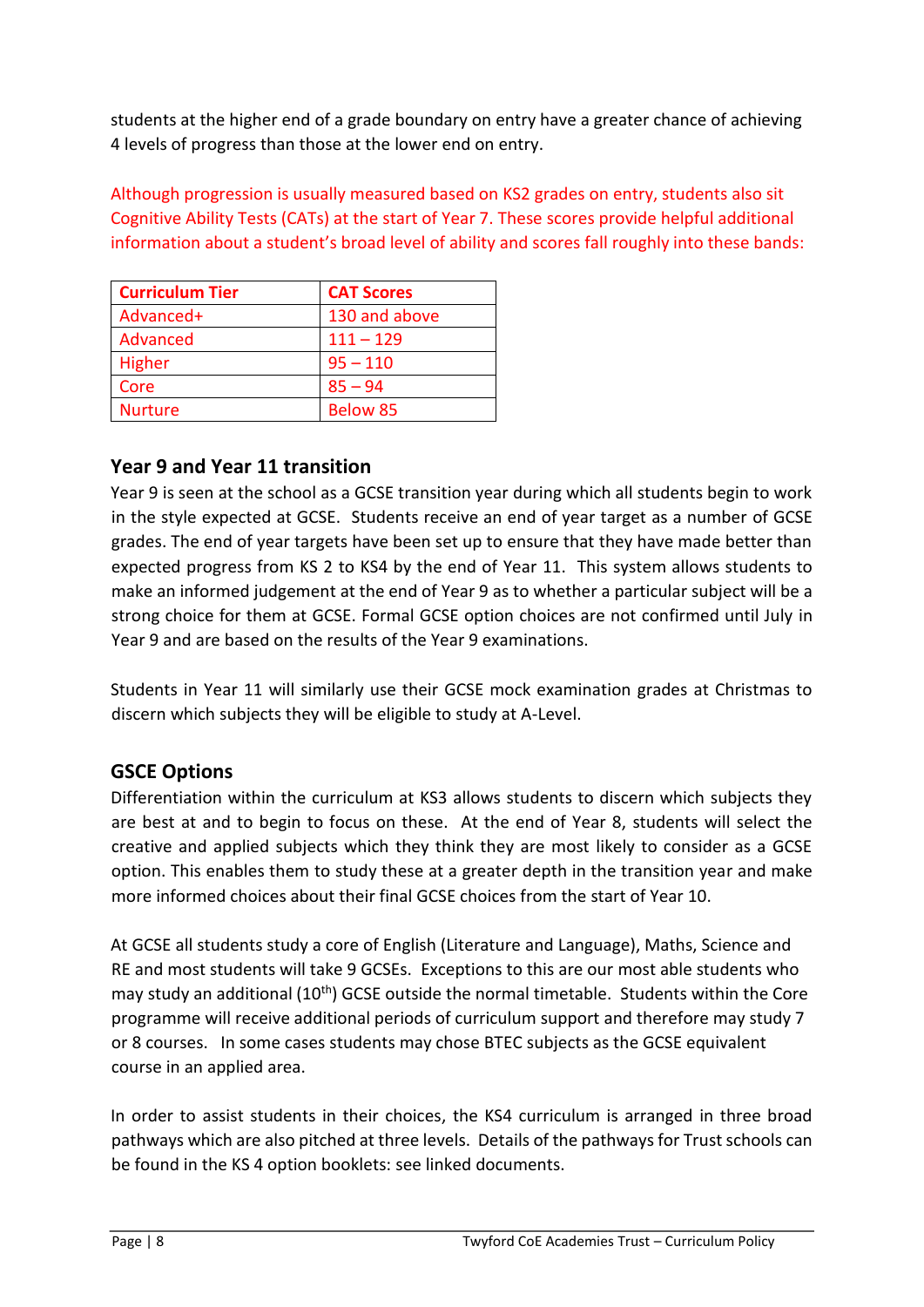#### **Post-16 Offer**

In making their KS4 curriculum choices, students are also encouraged to project ahead to KS5 ( $6<sup>th</sup>$  Form) and to consider both the subjects they may wish to pursue and the entry grades required for particular courses. The co-ordination of the curriculum across the 4 schools allows students to make an easy transition from one school to another after GCSE in order to access specific Post-16 choices.

All courses offered Post-16 are Level 3 courses (A-Level equivalent). A-Level courses generally require at least a Grade 6 as the entry criteria and in some cases a Grade 7. Entry grades are usually taken from same subject at GCSE, but in some cases are taken from English and/or Maths where there is no GCSE equivalent subject. Most subjects offered at GCSE are also available at A-Level.

Individual students have a free choice of subjects within the blocks provided they meet the entrance requirements for the course concerned. Students are however guided towards combinations of choices suitable for access to courses at college and university. These are arranged as 2 tiers and are referred to as (I) **General –** students study 3 A levels from Year 12, (ii) **Twyford Additional Programme/William Perkin Scholars Programme** – students may study 4 courses and would usually be expected to complete an extended project qualification. Students wishing to follow the Additional Programme will be expected to achieve at least Grade 7 in all GCSEs with Grades 8/9 in their A-Level choice subjects.

A full list of current  $6<sup>th</sup>$  Form subject choices for both Twyford and William Perkin, the entrance grades and the option blocks can be found in the Key Stage Curriculum documents and the course guides: see linked documents.

The schools undertake a thorough analysis of the destinations of pupils in order to ensure the curriculum has allowed students to progress to their courses of choice (for example checking that the Trust curriculum model allows progression to Design and Engineering courses post-16 and post 18).

#### **Cross Curricular Skills**

Approaches to Teaching and Learning are highly evolved – with a focus on supporting students to gain a high level of metacognition (eg awareness of how they are drawing on prior learning and capitalising on new skills and content to good effect). Consistent strategies are used to support the development of literacy and memorisation (see links to checklist of cross curricular strategies). Resources and teaching activities are shared across and between schools. Regular exchanges and paired observation programmes between the schools as well as joint inset and curriculum conferences at departmental level, allow HoDs and Key Stage leads to share best practice in classroom delivery of the curriculum.

Students are made aware of generic thinking skills, which are consistently expressed as follows: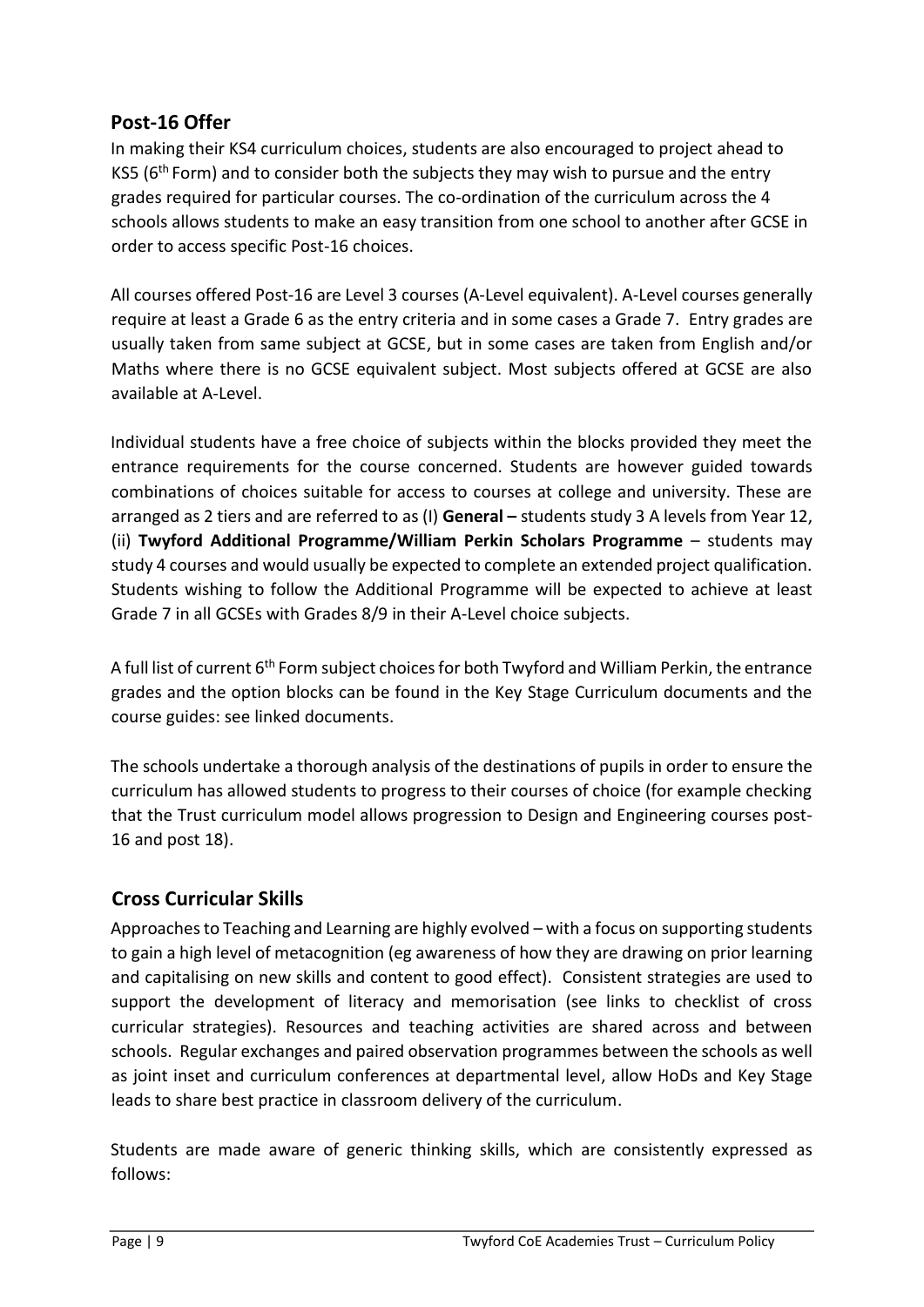- Listen intently
- Read critically
- Write cogently
- Speak purposefully
- Memorise accurately
- Explore analytically
- Discern logical patterns
- Form coherent arguments
- Apply systems

The first five of these cross reference with literacy and retention and retrieval skills. The final four are higher order skills developed in subject contexts.

#### **Independent learning**

All core subjects are expected to set lesson preparation in every lesson which is used as a bridge between one lesson and the next. Lesson preparation should ensure that every student comes to the lesson prepared and ready to learn. Effective use of lesson preparation allows teachers to set expectations of 'low level tasks (such as memorising vocabulary or formulae, pre-reading or research) being undertaken outside the lesson in order to ensure lesson time is used effectively to work on more challenging activities. In Years 7-11, lesson preparation should normally take 15 - 20 minutes and is in contrast to longer written homeworks, which will be set 2 or 3 times per half term. These homeworks are longer pieces of work which will have been prepared for in class and are formally assessed as part of the students grades for the term/half term. Homeworks will give students the opportunity to apply and extend their class learning. In Years 12 - 13, students should be set at least one hour of independent work for each lesson from that day.

#### **Accessing the Curriculum**

Each department has its own area of Copia (the School's Virtual Learning Environment). Copia contains the overview of the curriculum (assessment objectives and skills), as well as lesson level resources. Students are strongly encouraged to use Copia to recap on an area of any topic, which they may not have understood, or to access resources to support their independent learning. Departmental areas will also contain links to extension activities.

#### **Electives and Wider Learning**

Twyford Trust schools encourage all students to gain the benefit from an extended school day. William Perkin. Ada Lovelace and Ealing Fields offer additional curriculum hours in applied science and ethics, respectively referred to as the elective offer. All four schools offer the students opportunities to undertake wider learning activities (or extended electives) which extend curriculum opportunities. In some cases, these will involve  $6<sup>th</sup>$  Form students coaching or supporting clubs (such as Debate club or Science Club). In others, wider learning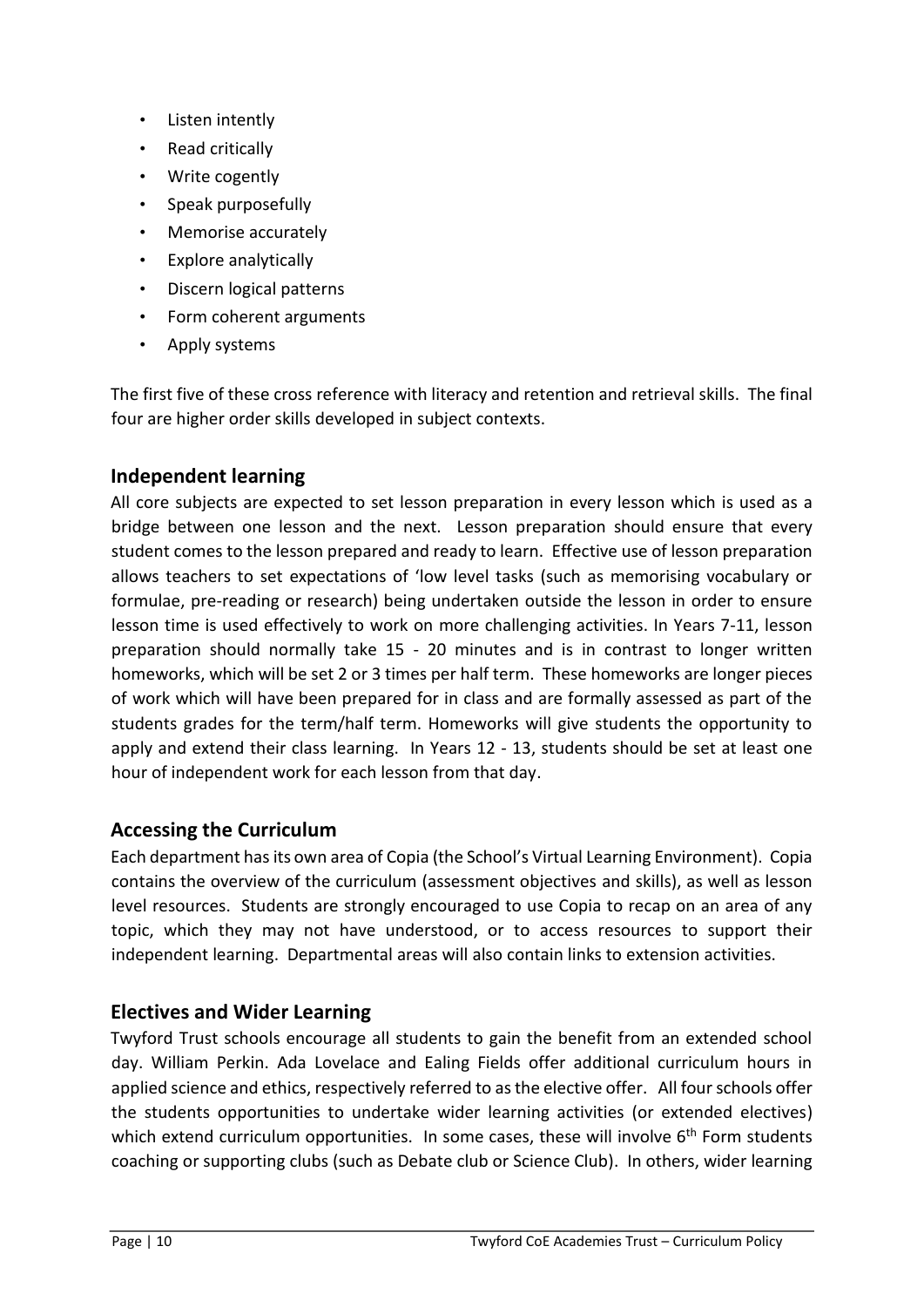may take the form of preparation for competitions (Maths Challenge, Maths Olympiad) or Youth Speaks Out).

Subjects such as PE, Music, Art and Drama will rely heavily on a programme of extra-curricular or elective activities to stretch and challenge students. All students in the Lower School are encouraged to take at least two extra-curricular activities and to retain at least one of these in Upper School.

### **The Pastoral Curriculum and SMSC**

All students follow a compulsory pastoral curriculum which comprises PSHE, SMSC and CIAG, taught during tutor times and a workshop programme. The programme covers topics such as community responsibility, peer pressure, informed choices and careers guidance. It also includes awareness of issues such as bullying, internet safety, and substance abuse.

The pastoral curriculum has been developed to support the Christian identity of the Trust and uses bible stories and case studies of iconic figures as part of its core content.

#### **Consistency of delivery between schools**

Each of the Trust schools adheres to the same intent within its curriculum design, however implementation may vary slightly.

The current curriculum weighting for each subject in each school is given below.

Use of the same impact measures allows SLT/MLT and Governors to monitor the effectiveness of the implementation. Governors will expect SLT and MLT to revise the curriculum model or improve delivery if significant variations in impact are observed.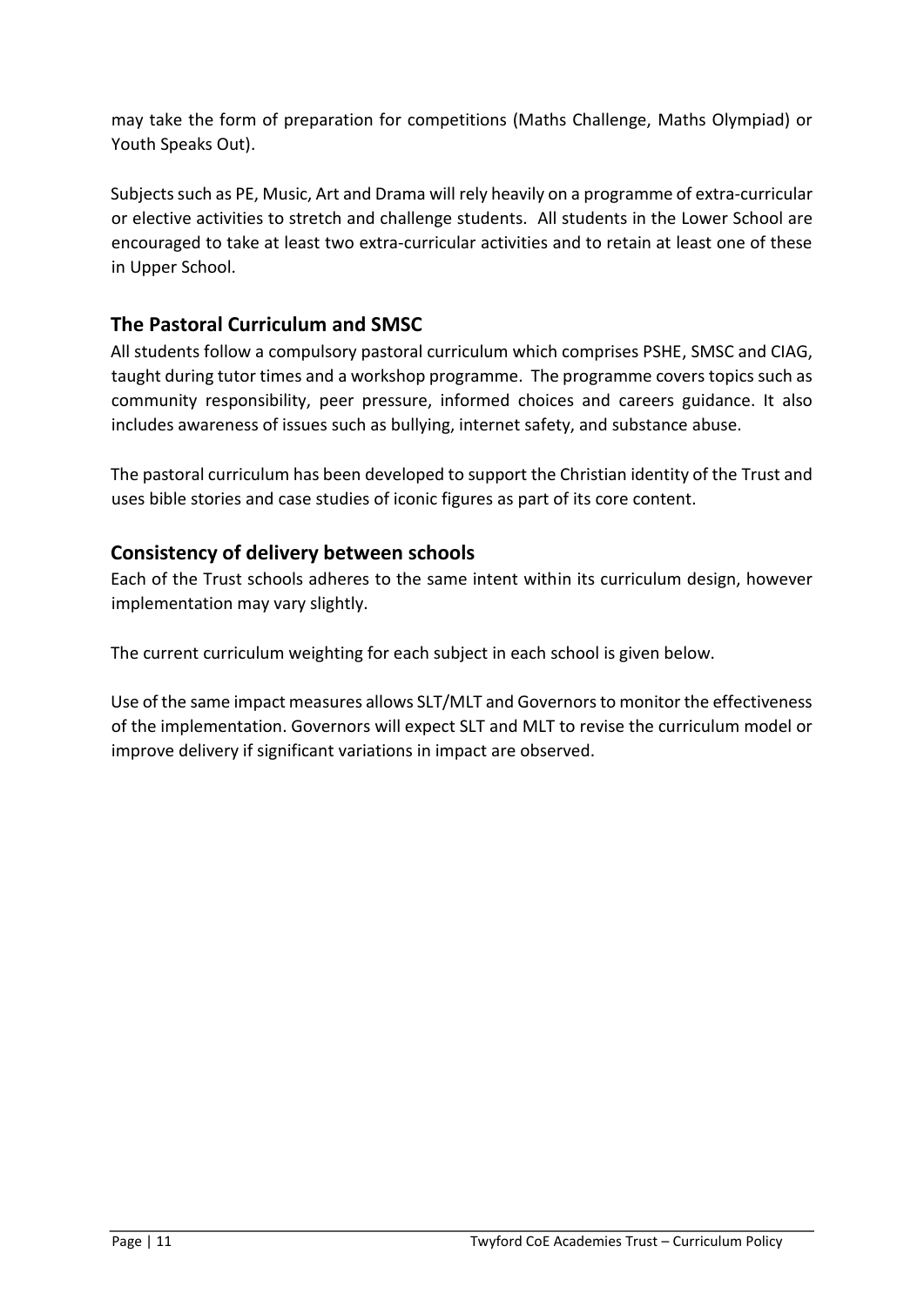| Hours per week                                         | Yr Grp | <b>English</b>          | <b>Maths</b>                   | <b>Science</b> | <b>MFL</b>              | <b>History</b>          | Geog        | <b>RE</b>   | Art                          | Comp | <b>Music</b>         | <b>PE</b>               | Other<br>Dr/Sing |
|--------------------------------------------------------|--------|-------------------------|--------------------------------|----------------|-------------------------|-------------------------|-------------|-------------|------------------------------|------|----------------------|-------------------------|------------------|
| <b>Twyford</b><br>$5x5 + sport = 25.5 hours + 40 mins$ |        | 3.5<br>(210)            | 3.5<br>(210)                   | 3.5<br>(210)   | $\overline{4}$<br>(240) | 1.5<br>(90)             | 1.5<br>(90) | 1.5<br>(90) | (60)                         | (60) | (60)                 | 1.5<br>(90)             | (120)            |
| Past/SMSC per week                                     | 8      | 3.5<br>(210)            | 3.5<br>(210)                   | 3.5<br>(210)   | $\overline{4}$<br>(240) | 1.5<br>(90)             | 1.5<br>(90) | 1.5<br>(90) | (60)                         | (60) | (60)                 | 1.5<br>(90)             | (120)            |
|                                                        | 9      | 3.5<br>(210)            | 3.5<br>(210)                   | 3.5<br>(210)   | 4.5<br>(270)            | 1.5<br>(90)             | 1.5<br>(90) | (120)       | 3 periods electives x2 (180) |      |                      | $\overline{2}$<br>(120) |                  |
|                                                        | 10     | $\overline{4}$<br>(240) | $\boldsymbol{\Delta}$<br>(240) | 5.5<br>(330)   | $\overline{3}$<br>(180) |                         | (180)       | (120)       | Option = $2.5(150)$          |      |                      | $\mathbf{1}$<br>(60)    | Some P6          |
|                                                        | 11     | 5<br>(300)              | (300)                          | 5.5<br>(330)   | $\overline{3}$<br>(180) | $\overline{3}$<br>(180) |             |             | Option = $2.5(150)$          |      | $\mathbf{1}$<br>(60) | Some P6                 |                  |

## **Current timings at William Perkin, Twyford, Ealing Fields and Ada Lovelace**

| Hours per week                                                                         | Yr Grp | <b>English</b>          | <b>Maths</b>                 | <b>Science</b>                             | <b>MFL</b>              | <b>History</b>                    | Geog                              | <b>RE</b>               | Art                     | Comp                          | <b>Music</b>                         | PE                      | Other<br>Dr/Sing |
|----------------------------------------------------------------------------------------|--------|-------------------------|------------------------------|--------------------------------------------|-------------------------|-----------------------------------|-----------------------------------|-------------------------|-------------------------|-------------------------------|--------------------------------------|-------------------------|------------------|
| <b>William Perkin / Ada</b><br><b>Lovelace</b><br>5 hrs 50 mins $x5 = 27$ hrs 30 33pds |        | 5<br>(250)              | 5<br>(250)                   | $5 + 2$<br>$(350) +$<br>(100 H/T)<br>rota) | $\overline{4}$<br>(250) | $\overline{2}$<br>(100)           | $\overline{2}$<br>(100)           | (50)                    | $\overline{2}$<br>(100) | (100)                         | $\overline{2}$<br>(100 H/T)<br>rota) | $\overline{2}$<br>(100) | (50)             |
| +40 mins Past/SMSC per<br>week                                                         | 8      | 5<br>(250)              | 5<br>(250)                   | $5 + 2$<br>$(350) +$<br>(100 H/T)<br>rota) | $\overline{4}$<br>(250) | $\overline{2}$<br>(100)           | (100)                             | (50)                    | $\overline{2}$<br>(100) | (100)                         | $\mathcal{P}$<br>(100 H/T)<br>rota)  | $\overline{2}$<br>(100) | (50)             |
|                                                                                        | 9      | 5<br>(250)              | 5<br>(250)                   | (350)                                      | 5<br>(250)              | $\overline{\phantom{a}}$<br>(100) | $\overline{\phantom{a}}$<br>(100) | (50)                    |                         | 2 periods electives x 2 (200) |                                      | $\overline{2}$<br>(100) |                  |
|                                                                                        | 10     | 6<br>(300)              | 5<br>(250)                   | (350)                                      | $\overline{4}$<br>(200) | $\overline{3}$<br>(150)           |                                   | $\overline{3}$<br>(150) | Option = $3(150)$       |                               | $\overline{2}$<br>(100)              |                         |                  |
|                                                                                        | 11     | $\overline{7}$<br>(350) | $\blacksquare$<br>כ<br>(250) | 6<br>(300)                                 | 5<br>(250)              | $\overline{3}$<br>(150)           |                                   | $\overline{3}$<br>(150) | Option = $3(150)$       |                               |                                      | 1.5<br>(75)             |                  |

| Hours per week                                                                                                  | <b>Yr Grp</b> | English | <b>Maths</b> | Science | <b>MFL</b> | <b>History</b> | Geog  | <b>RE</b> | Art  | Comp | <b>Music</b> | PE    | Other<br>Dr/Sing |
|-----------------------------------------------------------------------------------------------------------------|---------------|---------|--------------|---------|------------|----------------|-------|-----------|------|------|--------------|-------|------------------|
| <b>Ealing Fields</b><br>5 hrs 50 mins x5 (except Fri PM)<br>$= 27$ hrs 30 33pds + 40 mins<br>Past/SMSC per week |               | (200)   | (200)        | (350)   | (200)      | (100)          | (100) | (150)     | (50) | (50) | (100)        | (100) | (50)             |
|                                                                                                                 |               | (200)   | (200)        | (250)   | (200)      | (100)          | (100) | (150)     | (50) | (50) | (100)        | (100) | (150)            |